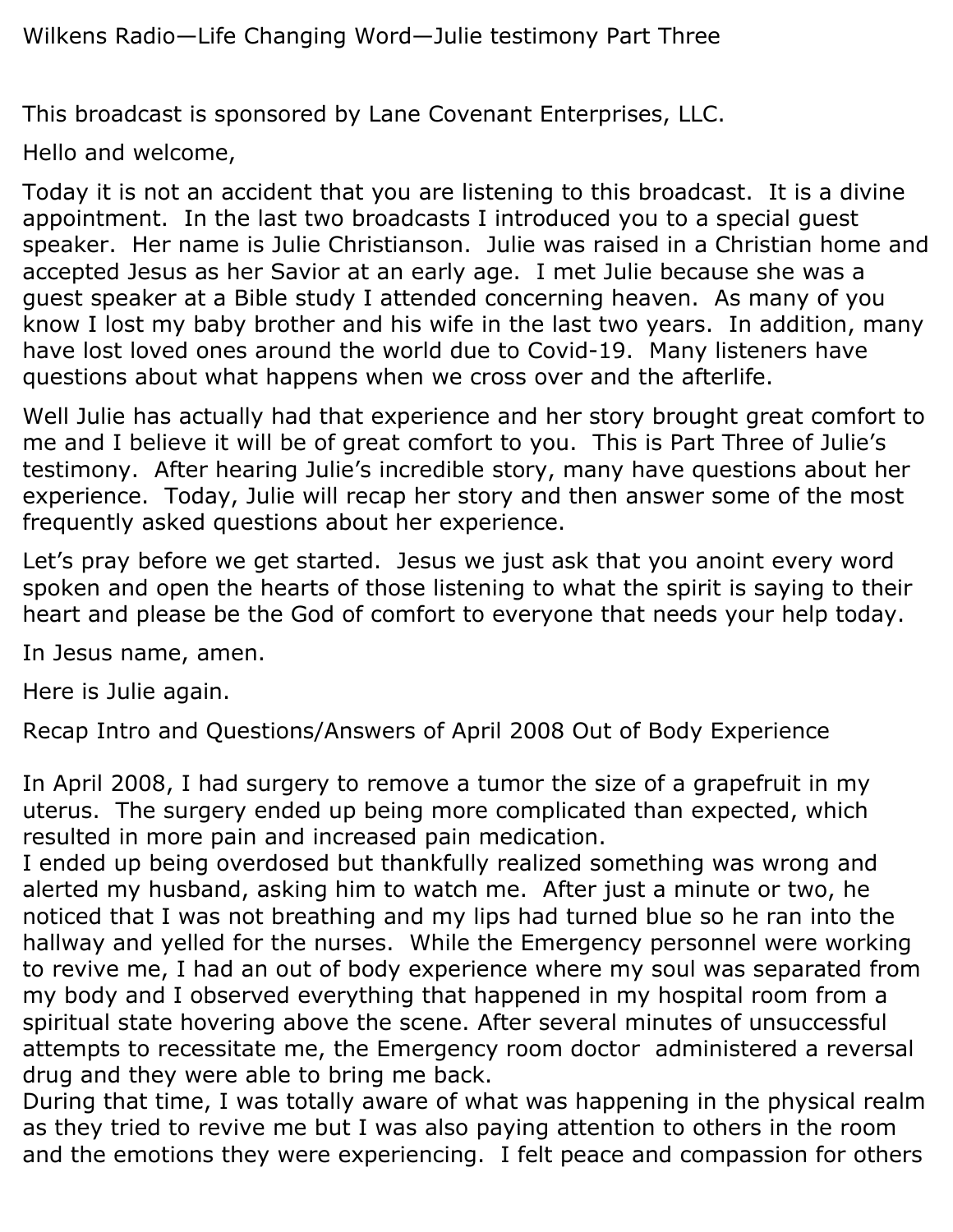even those I didn't know and there was an absence of negative emotions like worry, fear or pain.

This was opposite from the apprehension I felt before the surgery and the pain involved following the surgery and especially after being revived. The peace I felt was like none I had ever felt before. I believe it was a peace that came from having a relationship with Jesus and being kept safe in Him and being able to completely view life through spiritual eyes.

I was able to hear conversations of those in the room, observe what the emergency personnel were doing to try and save me and notice expressions on the faces of my husband and a nurse in the room, even noticing name tags and appearance of others.

After the emergency was under control and I had settled down, I had a desire to speak to those I had seen in my room so that I could tell them about my out of body experience and my faith.

If someone is listening to this these questions and answers about my near death experience, I would encourage them to go back and listen to your last two sessions to hear the full story and especially the amazing stories of how God wove so many pieces together...like the hospital administrator whose family later became our neighbors and specific scripture that had been prayed for me. It is a beautiful illustration to me of how God is always working behind the scenes that we so often miss seeing because we focus so much on the physical, the temporary and what we can see.

 This experience was traumatic but has also encouraged me to be more focused on the spiritual nature and view life with an eternal perspective.

1) Describe how you saw yourself when you were having this out of body experience.

 It is very hard to put into words what the spiritual part of my experience that day was like because it was unlike anything I had ever experienced before. Not only were my senses heightened, but I was not limited to our regular physical 5 senses. I was able to visibly see my body lying in the bed at the same time that I was able to "see" my spiritual body hovering above, while also looking outward from my spiritual self. I wasn't limited like we are physically able to see from one perspective. So, I saw my soul right there in front of my husband's face, within a couple of inches just studying his look of concern while also able to see myself in the hospital bed.

I joked as I spoke to a women's Bible study not long ago that as women we tend to multi-task a lot....but not that well! This took focusing on numerous things at once to an all new level!

2) What did your children think about this whole ordeal? How did they respond? When this happened in 2008, my son was almost 6 and my daughter was 11. It had been a long day and I am so thankful that my mom had taken them to eat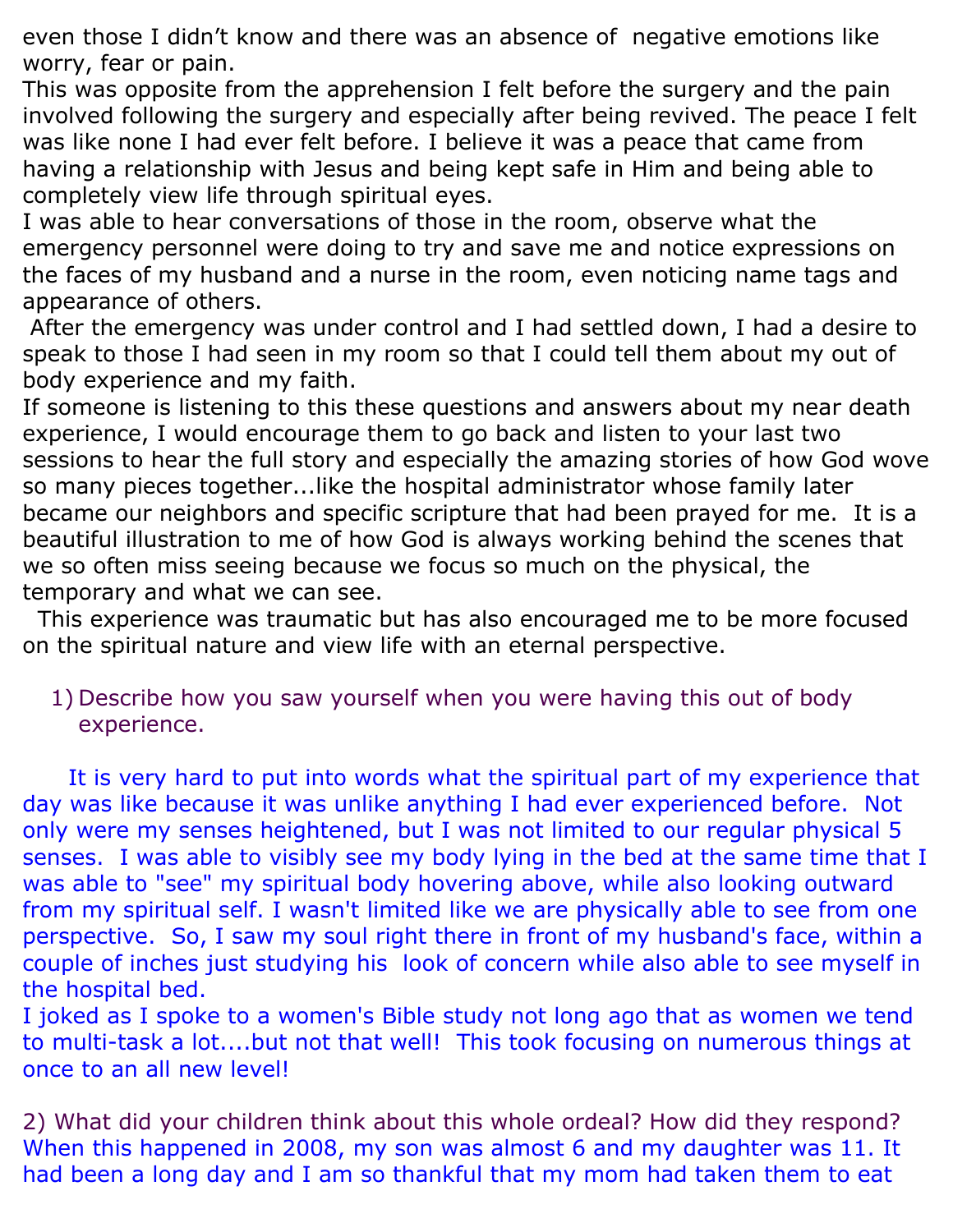dinner just before this happened. My Mom said she literally could not remember whether they finished eating or paid before leaving. When my husband called her, she said she whisked the kids out of there and immediately headed back to the hospital.

My very active 5 year old son, obviously did not understand the seriousness of the situation and was mostly interested in spinning and pushing the rolling chair in the hall. My daughter was very much aware of the situation and was concerned but also prayerful. She has had a heart for the Lord and His Word since she was able to read and because of being grounded in faith and aware of God's promises, she had faith that her mom was going to be ok, regardless of the situation and the outcome.

My mom and kids arrived back at the hospital right after they revived me but they didn't know what they would be arriving to because when my husband had called, they had been unable to recessitate me and he told her that it didn't look good. My mom knew my daughter was mature for her age and steadfast in her faith and so she told her what had happened and my daughter went to God in prayer, asking Him to protect her mom but also trusting His will.

3)Were you worried about sharing what you experienced with the medical personnel or were you excited about it?

Immediately afterward, I started talking about what had just happened at a very fast pace because I was so overwhelmed and amazed by the experience. I wanted all those who had been present to know the the spiritual realm is real and to share my faith with them, along with trying to describe what I had just witnessed. That's why I specifically asked for different people by name and wanted to speak to each one of them personally. The ER doctor was one of the first I talked to as he was still in the room monitoring the situation and when I told him about it, he is the one who recommended that I write down all of the details of the experience that I was describing while it was fresh on my mind so that I would remember every single thing just as it happened.

But then, after calling in everyone that I wanted to talk to, I started thinking I might not want to be so quick to tell people because it sounded so crazy. I guess you could say I started worrying about what people would think because it was so hard to understand and something that most people don't experience.

So, I pulled back about it for a while except with those who were closest to me. Then, when I was asked by my church to speak in a video about the experience, I was nervous and a little apprehensive .But I had to get me out of the way because I realized that if God could encourage someone and give them hope knowing that the spiritual experience is real and that what He has for us next is so much better, so incredible and so real, then I just shouldn't worry about what people might think. It is God who opens the eyes of the heart to allow